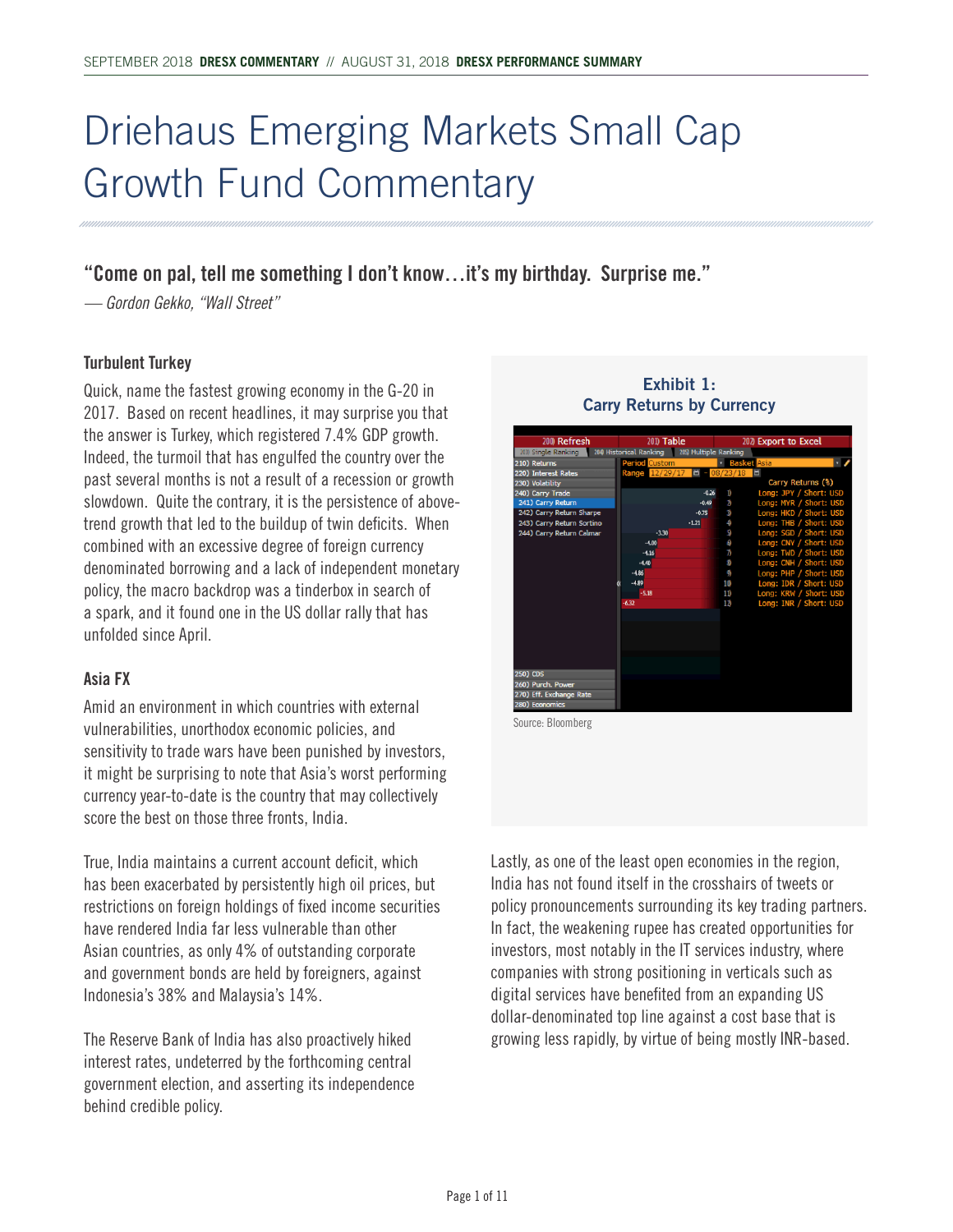#### **China's Tech Hub**

To most Americans, the phrase "Bay Area" conjures up images of the city of San Francisco, the iconic Golden Gate Bridge, wine country of Sonoma and Napa, and the entrepreneurial hub of Silicon Valley. However, a lesser known Bay Area is in the process of being developed in China, and the rapid pace of wealth creation and development in this region has created a significant investment opportunity.

China's Greater Bay Area (GBA) refers to the government's plan to link Hong Kong, Macau, Guangzhou, Shenzhen, Zhuhai, Foshan, Zhongshan, Dongguan, Huizhou, Jiangmen and Zhaoqing into an integrated economic and business zone. This technology focused hub, which has been rapidly developing industries such as electronics, robotics, and smart manufacturing, is home to 60 million people and represents 9% of China's GDP. As shown below, growth across the region is handily outpacing that of the broader economy, with numerous cities growing at a double digit CAGR.

As macro strategist Larry Jeddeloh noted in the August 10 issue of Barron's, "The main trade-related event with China is who controls the intellectual property of the next century. China is offering incentives to companies to move their intellectual property to Shenzhen. It doesn't need to do anything more than be an attractive place for tech companies to relocate. IP theft may actually go away." We couldn't agree more.

With the drivers of China's economy shifting from manufacturing and fixed asset investment to services and technology, it is no accident that Shenzhen is the fastest growing city within the GBA. Over the years, we have held numerous companies in the portfolio that are exposed to trends associated with the GBA, and in our view the biggest current beneficiary is a cement company with a dominant market position in southeastern China that commands exceptional pricing power due to the combination of strong regional demand, industry supply constraints, and low inventories.



Source: CEIC, Census and Statistics Department of the HKSAR, HSBC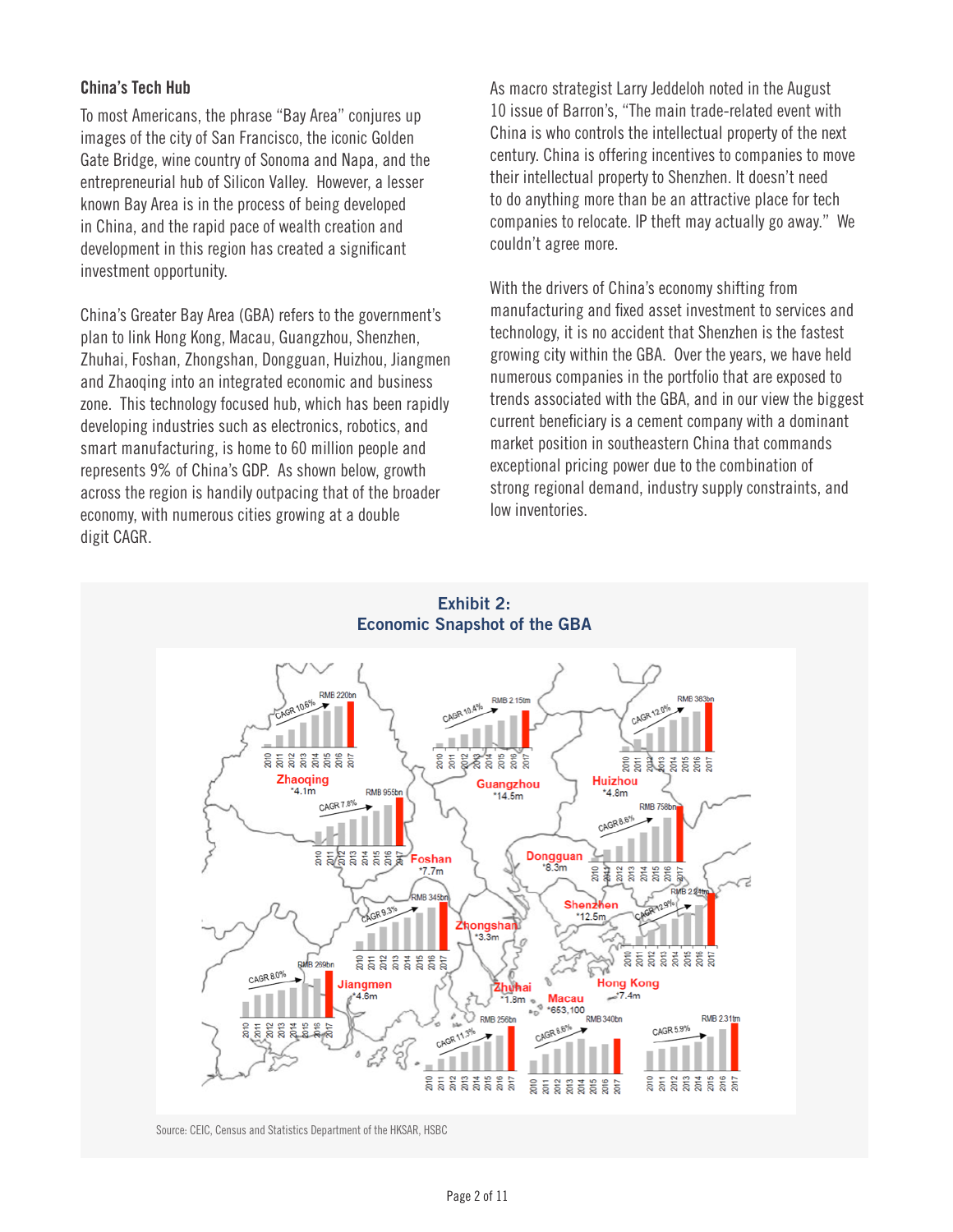#### **Twin Deficits**

What does the US have in common with South Africa, Turkey, Brazil, and Pakistan? According to estimates by Bank of America Merrill Lynch, these five countries will have the widest fiscal and current account deficits among major economies in 2019. Of course, the notable difference for the US is that as the world's primary reserve currency,

the US has the ability to issue and self-fund a seemingly endless amount of debt. Nonetheless, with the trajectory of the US dollar continuing to be a key factor for performance of emerging markets, the twin deficits are likely to be an important driver should a renewed US dollar downtrend materialize.



#### **Performance Review**

The Driehaus Emerging Markets Small Cap Growth Fund, net of fees, returned -3.74% in August, compared to the MSCI Emerging Markets Small Cap Index, net dividend, return of  $-2.11\%$ <sup>1</sup>. At the sector level, the most significant contributors to returns were energy and utilities. Consumer

discretionary and health care sectors detracted the most value. At the country level, Indonesia and Hong Kong contributed most to performance for the month, while China and South Korea were notable detractors from performance.

#### **1 Performance Disclosure**

The performance data shown represents past performance and does not guarantee future results. Current performance may be lower or higher than the performance data quoted. Principal value and investment returns will fluctuate so that investors' shares, when redeemed, may be worth more or less than their original cost. Performance data represents the rate that an investor would have earned (or lost), during the given month, on an investment in the Fund (assuming reinvestment of all dividends and distributions). Average annual total return reflects annualized change. **Since Fund performance is subject to change after the month-end, please call (800) 560-6111 or visit www.driehaus.com for more current performance information.**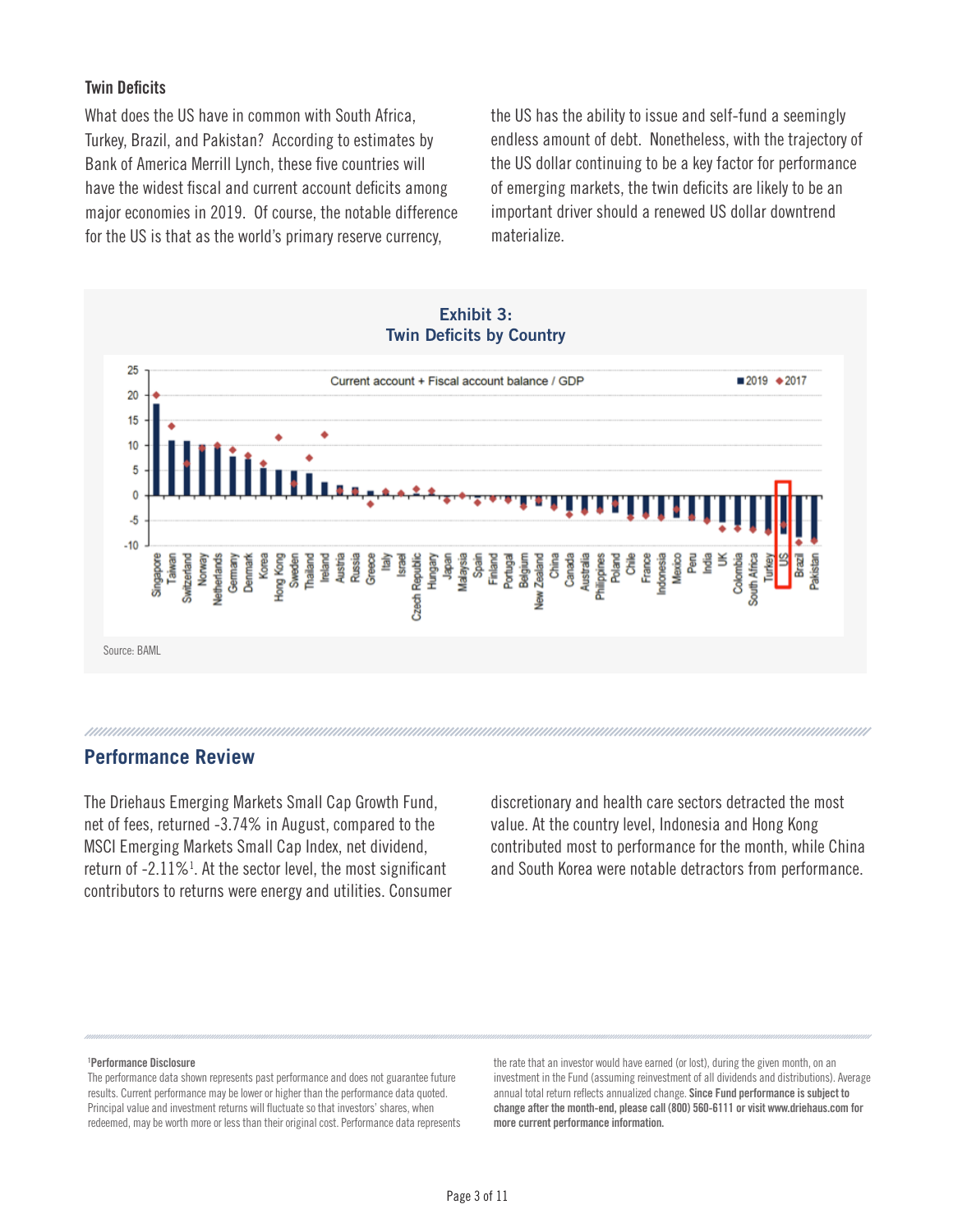### **Positioning and Outlook**

After holding up relatively well compared to the pockets of EM that came under pressure due to external vulnerabilities, Chinese equities have succumbed to a pullback in the current quarter to date. The proximate cause of this pullback has been trade related, with an intensification of US tariffs on Chinese goods, as the US administration ostensibly views a strong stock market and economic impact of tax reform as creating an enhanced position of strong bargaining power.

From a factor perspective, the impact of the China pullback was the opening up of an unprecedented divergence in the performance of price momentum between the US and Europe and Asia, as shown in the below chart courtesy of JP Morgan.

Our strategy focuses on growth inflections and positive earnings revisions, which tend to result in the by-product of medium-term price momentum. Thus, this recent extreme downside in the momentum factor has represented a nearterm headwind.

Moving into July, we had begun to trim positions in the healthcare and technology sectors within China where our investment cases had largely materialized and incremental upside was becoming more challenging to achieve. We are now presented with an opportunity to rebuild such positions following a sharp pullback. Further, we have emphasized allocations to recovery growth companies in recent additions to the portfolio, which consists of companies that have been subject to macro-driven pullbacks, leaving them 30-40% off of their recent highs.

China remains a central part of the EM investment case for us, and despite the short-term underperformance of Chinese equities, we see a strong breadth of positive earnings revisions across sectors within the country. When combined with recent incremental support from both fiscal and monetary policy, we continue to find the strongest opportunity set across EM in China.



**Exhibit 4: Citigroup US Economic Surprise Index**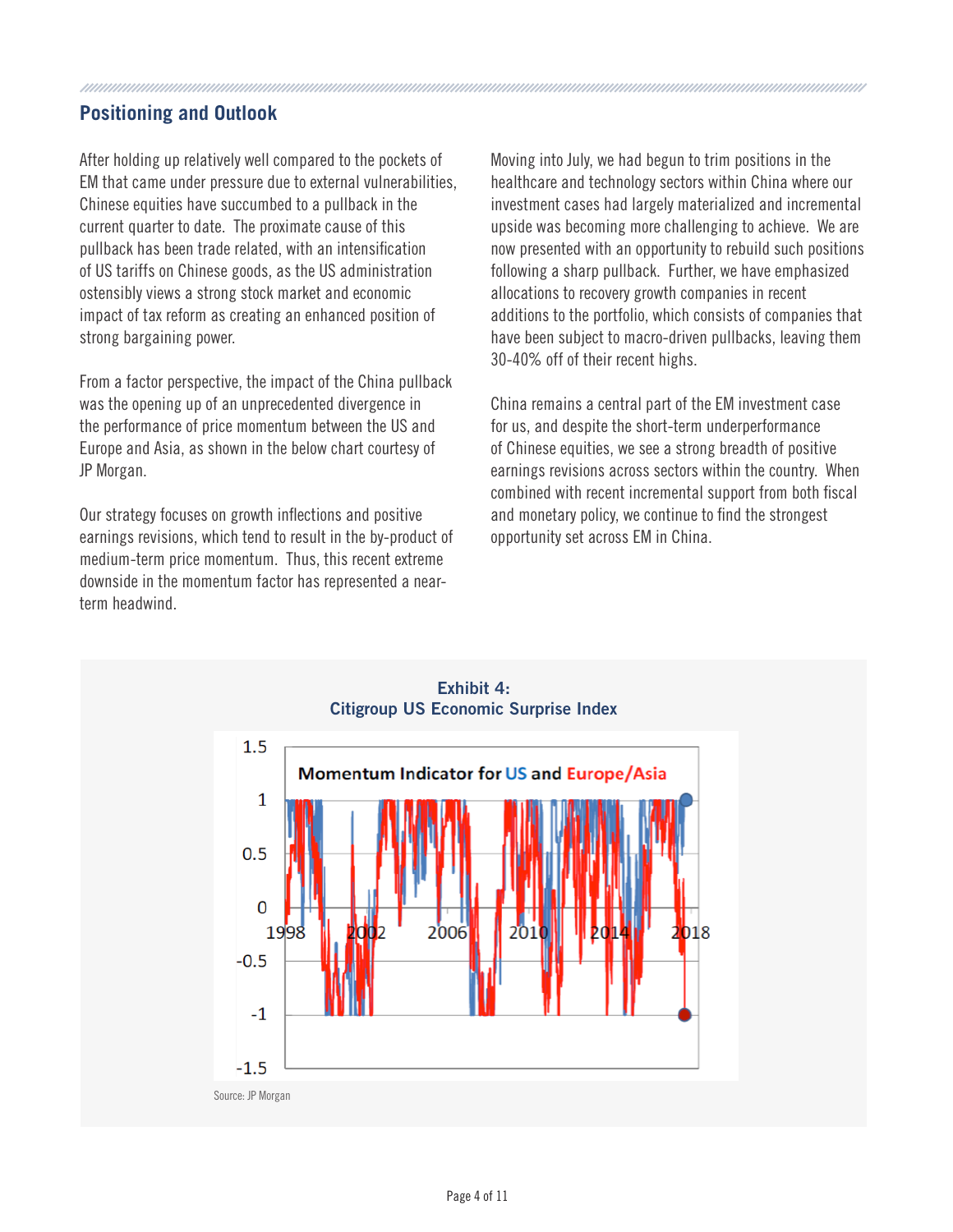**Exhibit 4: Citigroup US Economic Surprise Index** Source: Bloomberg

Further, while we don't expect external vulnerabilities to be solved overnight, particularly in the case of Turkey where politics has served as a roadblock to a credible economic solution, we do note that US economic surprise readings have been on a downward trajectory over the past few months. If upward pressure is relinquished from the US dollar, we expect recovery growth stocks in countries such as Indonesia, Philippines, Brazil, and South Africa to be strong performers, and have gradually built positions in these countries.

As a barometer of extremes reached within EM, we conclude with the following historical context. Since 1995 there have been twelve EM currencies that have experienced a 30% depreciation on a real effective basis over the span of six months. Buying equities in the respective markets following the 30% depreciation has generated an average return of 97% over the ensuing twelve months, with an 81% positive hit ratio. Of note, Turkey and Argentina joined this club (both for the second time) in 2018.

Until next month,

hal A (com

**Chad Cleaver, Lead Portfolio Manager**  *Driehaus Emerging Markets Small Cap Growth Fund*

This material is not intended to be relied upon as a forecast or research. The opinions expressed are those of Driehaus Capital Management LLC ("Driehaus") as of September 18, 2018 and are subject to change at any time due to changes in market or economic conditions. The commentary has not been updated since September 18, 2018 and may not reflect recent market activity. The information and opinions contained in this material are derived from proprietary and non-proprietary sources deemed by Driehaus to be reliable and are not necessarily all inclusive. Driehaus does not guarantee the accuracy or completeness of this information. There is no guarantee that any forecasts made will come to pass. Reliance upon information in this material is at the sole discretion of the reader.

**Please consider the investment objectives, risks, fees and expenses of the Fund carefully prior to investing. The prospectus and summary prospectus contain this and other important information about the Fund. To obtain a copy of the prospectus and/or summary prospectus, please call us at (800) 560-6111. Please read the prospectus and summary prospectus carefully before investing.**

**Driehaus Securities LLC, Distributor**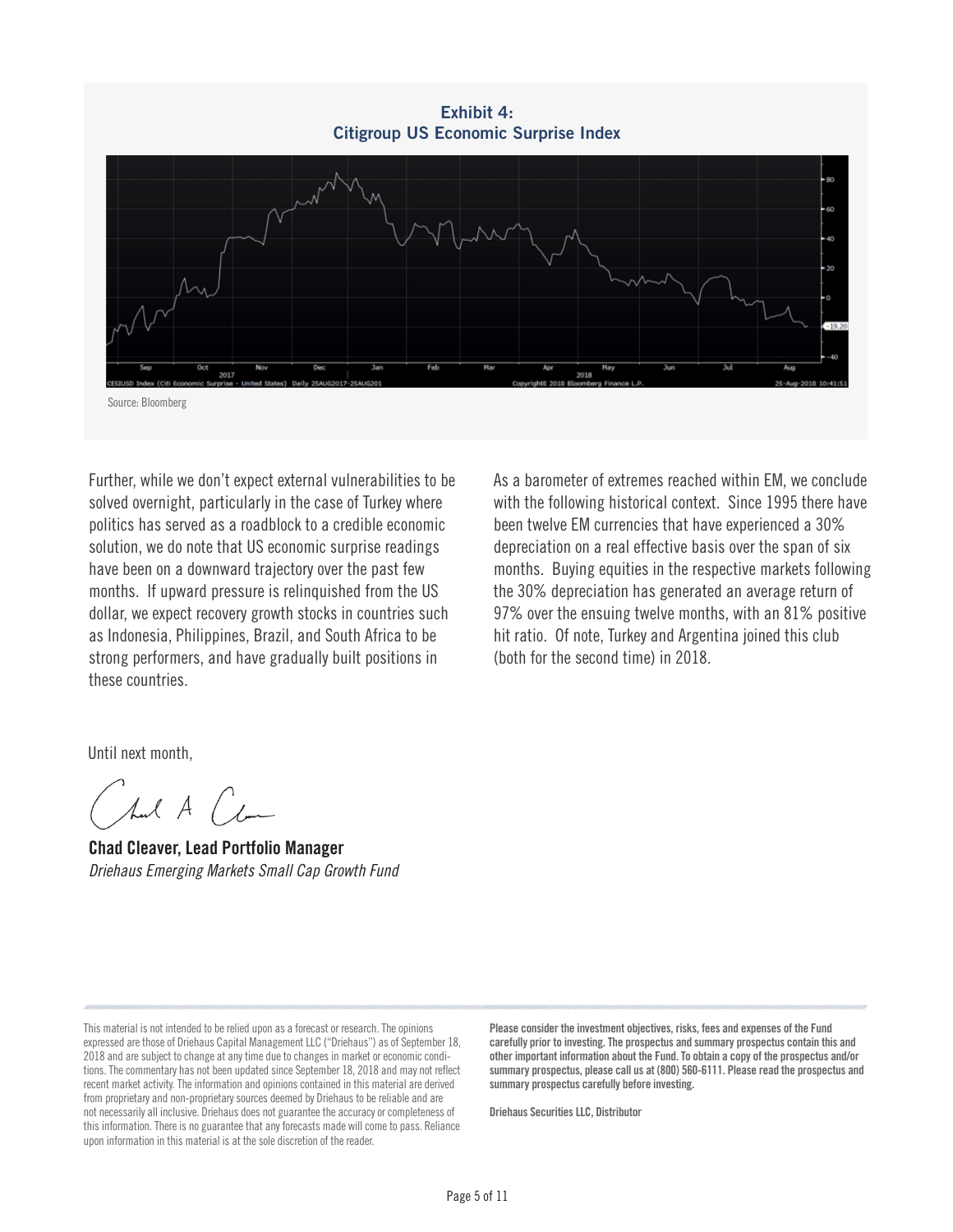## DRESX Performance Review

#### **Month-end Performance** as of 8/31/18

|                                                              |           |         |        | Average Annual Total Return |        |                              |
|--------------------------------------------------------------|-----------|---------|--------|-----------------------------|--------|------------------------------|
| Fund/Index                                                   | MTH       |         | Year   | 3 Year                      | 5 Year | Since Inception <sup>1</sup> |
| Driehaus Emerging Markets Small Cap Growth Fund <sup>2</sup> | $-3.74\%$ | 33%     | 76%    | 0.75%                       |        | በ 50%                        |
| MSCI Emerging Markets Small Cap Index (ND) <sup>3</sup>      |           | । 29%   | -በ 87% | 8 64%                       |        | 2.75%                        |
| MSCI Emerging Markets Index (ND) <sup>4</sup>                | 70%       | $-718%$ | 68%    | 142%                        | 04%    | በበ%                          |

#### **Calendar Quarter-end Performance** as of 6/30/18

|                                                              |        |        |       | Average Annual Total Return |        |                              |
|--------------------------------------------------------------|--------|--------|-------|-----------------------------|--------|------------------------------|
| <b>Fund/Index</b>                                            |        |        | Year  | 3 Year                      | 5 Year | Since Inception <sup>1</sup> |
| Driehaus Emerging Markets Small Cap Growth Fund <sup>2</sup> | -7.34% | -6.76% | ጸ 16% | -2 18%                      | 2 በ4%  | -28%                         |
| MSCI Emerging Markets Small Cap Index (ND) <sup>3</sup>      | -8 60% | -8.45% | 564%  | 2.55%                       | 432%   | 3 በዓ%                        |
| MSCI Emerging Markets Index (ND) <sup>4</sup>                | -7.96% | -6.66% | 8 20% | 5.60%                       | 5.01%  | በ 25%                        |

#### **Annual Fund Operating Expenses**<sup>5</sup>

| Management Fee                              | 1.50% |
|---------------------------------------------|-------|
| Other Expenses                              | 0.32% |
| <b>Total Annual Fund Operating Expenses</b> | 1.82% |

The performance data shown above represents past performance and does not guarantee future results. Current performance may be lower or higher than the performance data quoted. Principal value and investment returns will fluctuate so that investors' shares, when redeemed, may be worth more or less than their original cost. The Fund will charge a redemption fee of 2.00% on shares held less than 60 days. Performance data represents the rate that an investor would have earned (or lost) on an investment in the Fund (assuming reinvestment of all dividends and distributions). Average annual total return reflects annualized change, while cumulative total return reflects aggregate change. Contractual fee waivers were in effect from inception to 8/21/2014. Without such fee waivers, performance numbers would have been reduced. Since Fund performance is subject to change after the month-end, please call (800) 560-6111 or visit www.driehaus.com for more current performance information.

<sup>1</sup>Inception Date: 12/1/2008. "Since Inception" is calculated to include performance from the Fund's predecessor limited partnership. 2 The average annual total returns of the Driehaus Emerging Markets Small Cap Growth Fund include the performance of the Fund's predecessor limited partnership, which is calculated from December 1, 2008 before the Fund commenced operations and succeeded to the assets of its predecessor on August 22, 2011. The predecessor limited partnership was not registered under the Investment Company Act of 1940, as amended ("1940 Act") and thus was not subject to certain investment and operational restrictions that are imposed by the 1940 Act. If the predecessor had been registered under the 1940 Act, its performance may have been adversely affected. The Fund's predecessor performance has been restated to reflect estimated expenses of the Fund. After-tax performance returns are not included for the predecessor limited partnership. The predecessor was not a regulated investment company and therefore did not distribute current or accumulated earnings. 3The Morgan Stanley Capital International Emerging Markets Small Cap Index (MSCI Emerging Markets Small Cap Index) is a market capitalization-weighted index designed to measure equity market performance of small cap stocks in global emerging markets. Data is in US dollars. The net dividend (ND) index is calculated with net dividend reinvestment. 4 The Morgan Stanley Capital International Emerging Markets Index (MSCI Emerging Markets Index) is a market capitalization-weighted index designed to measure equity market performance in global emerging markets. Data is in US dollars. The net dividend (ND) index is calculated with net dividend reinvestment.

5 Represents the Annual Fund Operating Expenses as disclosed in the current prospectus dated April 30, 2018. It is important to understand that a decline in the Fund's average net assets due to unprecedented market volatility or other factors could cause the Fund's expense ratio for the current fiscal year to be higher than the expense information presented. A shareholder may be required to pay a commission to their financial intermediary.

The Fund invests in foreign securities, including small and mid cap stocks, which may be subject to greater volatility than other investments. During certain periods, the Fund has benefited from unusually strong market conditions. At times, a significant portion of a Fund's return may be attributable to investments in initial public offerings (IPOs) or concentrations in certain strong performing sectors, such as technology. Returns from IPOs or sector concentrations may not be repeated or consistently achieved in the future. In addition, participating in IPOs and other investments during favorable market conditions may enhance the performance of a Fund with a smaller asset base, and the Fund may not experience similar performance results as its assets grow. **Investments in overseas markets can pose more risks than U.S. investments, and the Fund's share prices are expected to be more volatile than that of a U.S.-only fund.** In addition, the Fund's returns will fluctuate with changes in stock market conditions, currency values, interest rates, foreign government regulations, and economic and political conditions in countries in which the Fund invests. These risks are generally greater when investing in emerging markets. These and other risk considerations are discussed in the Fund's prospectus.

#### **Please consider the investment objectives, risks, fees and expenses of the Fund carefully prior to investing. The prospectus and summary prospectus contain this and other important information about the Fund. To obtain a copy of the prospectus and/or summary prospectus, please call us at (800) 560-6111 or visit www.driehaus.com. Please read the prospectus carefully before investing.**

Sources: Morgan Stanley Capital International Inc., eVestment Alliance, LLC, SS&C Inc. Copyright MSCI 2018. All Rights Reserved. Without prior written permission of MSCI, this information and any other MSCI intellectual property may only be used for your internal use, may not be reproduced or redisseminated in any form and may not be used to create any financial instruments or products or any indices. This information is provided on an "as is" basis, and the user of this information assumes the entire risk of any use made of this information. Neither MSCI, each of its affiliates nor any third party involved in or related to the computing, compiling or creating of any MSCI information (collectively, the "MSCI Parties") expressly disclaims all warranties (including, without limitation, any warranties of originality, accuracy, completeness, timeliness, non-infringement, merchantability and fitness for a particular purpose) with respect to this information. Without limiting any of the foregoing, in no event shall any MSCI Party have any liability for any direct, indirect, special, incidental, punitive, consequential (including, without limitation, lost profits) or any other damages relating to any use of this information.

**Driehaus Securities LLC, Distributor**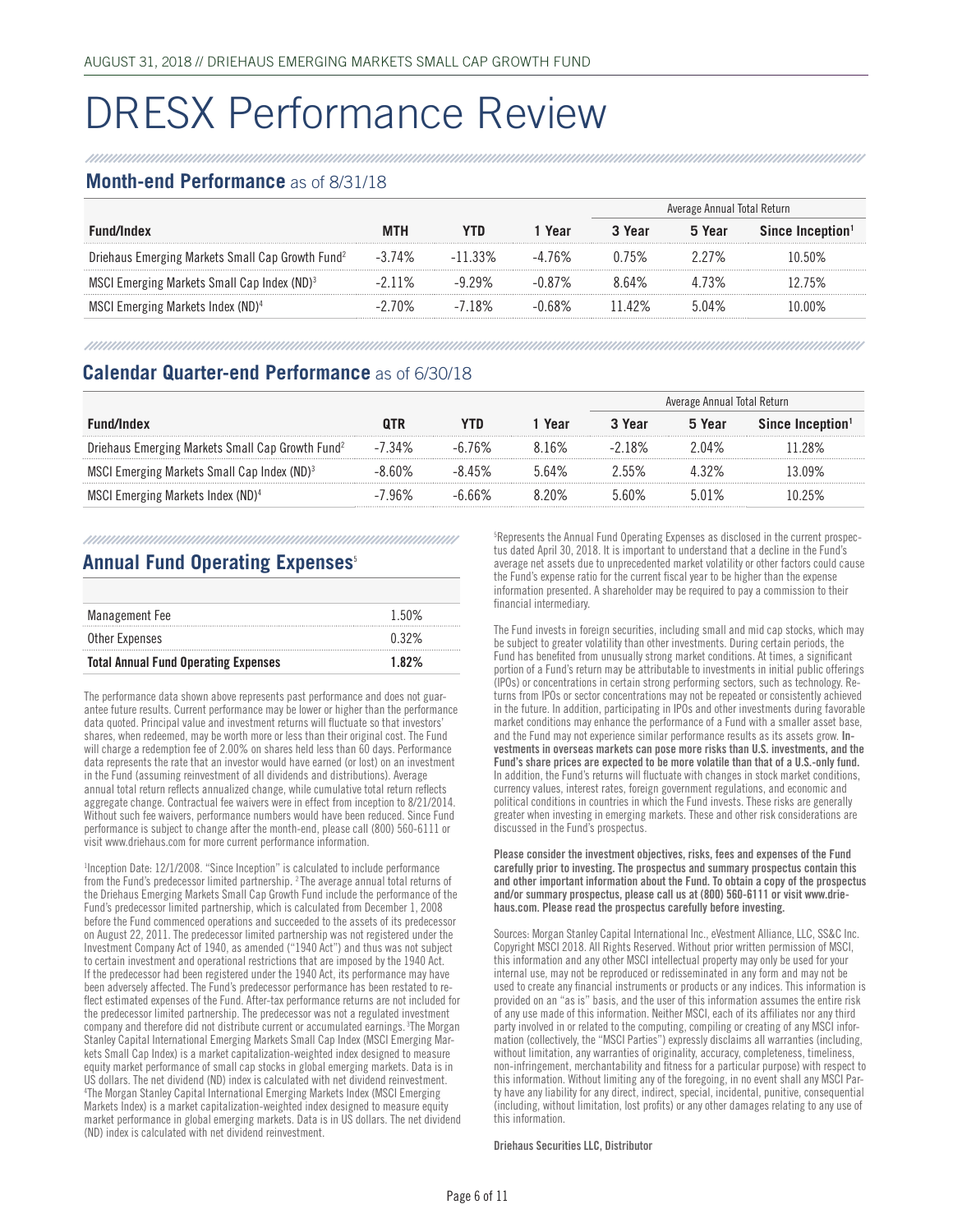# DRESX Portfolio Characteristics

#### **Portfolio Snapshot**

|                               |                | excluding cash |
|-------------------------------|----------------|----------------|
| Assets Under Management (AUM) | \$195,159,020  |                |
| Long Exposure                 | \$205,833,067  | \$197,578,618  |
| <b>Short Exposure</b>         | (\$27.559.282) | (\$27,559,282) |
| Net Exposure                  | \$178.273.785  | \$170,019,336  |
| Net Exposure/AUM              | 91.35%         | 87.12%         |
| Gross Exposure                | \$233,392,349  | \$225,137,900  |
| Gross Exposure/AUM            |                | .15x           |

#### **Portfolio Characteristics**

|                                         | Fund    | <b>Benchmark</b> |
|-----------------------------------------|---------|------------------|
| <b>Number of Equity Holdings</b>        | 100     | 1,739            |
| Active Share (3-year avg.) <sup>1</sup> | 112.06  | n/a              |
| Est. 3-5 Year EPS Growth                | 25.9%   | 21.4%            |
| Weighted Avg. Market Cap (\$M)          | \$3,649 | \$1,224          |
| Median Market Cap (\$M)                 | \$2,665 | \$670            |
| Mkt. Cap<br>Breakout<br>$<$ \$5 billion | 83.0%   | 99.3%            |
| $>$ \$5 billion                         | 17.0%   | 0.7%             |

## **Risk & Return Characteristics (Trailing 5-years)**

|                            | <b>Fund</b> | <b>MSCI EM Small Cap Index</b><br>(ND) | <b>Fund</b> | <b>MSCI Emerging Markets</b><br>Index (ND) |
|----------------------------|-------------|----------------------------------------|-------------|--------------------------------------------|
| Annualized Return          | 2.27        | 4.73                                   | 2.27        | 5.04                                       |
| <b>Standard Deviation</b>  | 10.37       | 13.31                                  | 10.37       | 14.91                                      |
| <b>Upside Capture</b>      | 60.97       | 100.00                                 | 48.45       | 100.00                                     |
| Downside Capture           | 73.60       | 100.00                                 | 60.77       | 100.00                                     |
| Beta                       | 0.61        | 1.00                                   | 0.50        | 1.00                                       |
| Alpha                      | $-0.58$     | n/a                                    | $-0.23$     | n/a                                        |
| Sharpe Ratio               | 0.17        | 0.32                                   | 0.17        | 0.31                                       |
| R-squared                  | 0.62        | 1.00                                   | 0.52        | 1.00                                       |
| <b>Tracking Error</b>      | 8.24        | 0.00                                   | 10.35       | 0.00                                       |
| <b>Information Ratio</b>   | $-0.30$     | n/a                                    | $-0.27$     | n/a                                        |
| # Negative Monthly Returns | 27          | 25                                     | 27          | 25                                         |
| # Positive Monthly Returns | 33          | 35                                     | 33          | 35                                         |

**FUND'S EXCESS RETURNS<sup>2</sup> (%**pts) vs. MSCI EM Small Cap Index (ND) — Quarters with Negative Index Returns, Since Inception (12/1/08)



Source: FactSet Research Systems LLC and Driehaus Capital Management. Data calculated with monthly returns. Data as of 6/30/18. <sup>1</sup>Data is calculated monthly. <sup>2</sup>This chart depicts Driehaus Emerging Markets Small Cap Growth Fund's (DRESX) outperformance (or underperformance) versus the MSCI Emerging Markets Small Cap Index in all instances where the MSCI Emerging Markets Small Cap Index (ND) had a negative quarterly return since DRESX's inception on 12/1/2008. Net of fee performance is used. MSCI Emerging Markets Small Cap Index. Data as of 6/30/18. Performance for the Driehaus Emerging Markets Small Cap Growth Fund (DRESX) is used. The performance quoted represents past performance and does not guarantee future results. Investment return and principal value of an investment

will fluctuate so that an investor's shares, when redeemed, may be worth more or less than the original cost. Current performance may be lower or higher than the performance quoted. Performance data current to the most recent month end may be obtained by calling (800) 560-6111 or visiting our website at www.driehaus.com. Fund returns shown include the reinvestment of all dividends and capital gains. Contractual fee waivers were in effect from inception to 8/21/2014. Without such fee waivers, performance numbers would have been reduced. The total annual fund operating expense for DRESX is 1.82% as disclosed in the 4/30/18 prospectus. Please see notes at end of presentation for more information on indices used. **A definition of key terms can be found on page 11.**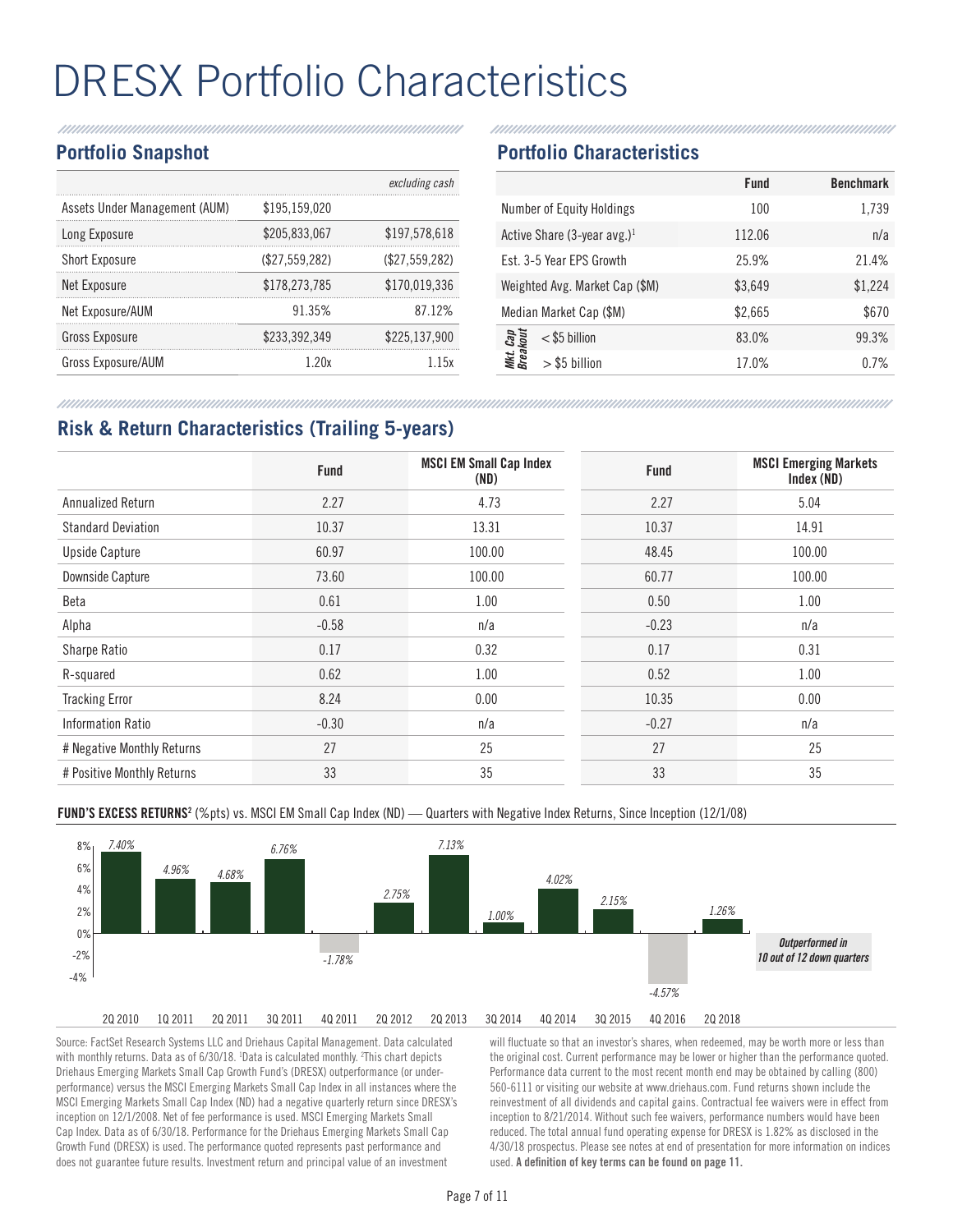## **Derivative Weights (%)**

| Options*               | $-8.28$ | <b>Currency Forwards**</b> | 0.04 |
|------------------------|---------|----------------------------|------|
| <i>MSCI EM ETF Put</i> |         |                            |      |

\*Options figures are delta adjusted and net.

\*\*Currency Forwards, Interest Rate Swaps and Credit Default Swaps exposures are net.

#### 

#### **Sector Weights (% Equity)**

|                               | Fund | <b>Benchmark</b> | <b>Active Weights</b> |
|-------------------------------|------|------------------|-----------------------|
| <b>Consumer Discretionary</b> | 13.2 | 16.1             | $-2.9$                |
| <b>Consumer Staples</b>       | 8.6  | 6.9              | 1.7                   |
| Energy                        | 3.0  | 2.4              | 0.6                   |
| <b>Financials</b>             | 11.4 | 9.9              | 1.5                   |
| Health Care                   | 10.7 | 8.9              | 1.8                   |
| Industrials                   | 13.2 | 13.8             | $-0.6$                |
| <b>Information Technology</b> | 14.3 | 17.1             | $-2.9$                |
| <b>Materials</b>              | 16.0 | 12.1             | 3.9                   |
| Real Estate                   | 4.4  | 7.6              | $-3.3$                |
| Telecom, Services             | 0.6  | 1.2              | $-0.6$                |
| Utilities                     | 0.0  | 3.9              | $-3.9$                |
| Cash                          | 4.2  | 0.0              | 4.2                   |

## **Regional Weights (% Equity)**

| <b>Frontier Markets</b> | 4.5  |  |
|-------------------------|------|--|
| <b>Emerging Markets</b> | 95.4 |  |
| Other Markets           | 72   |  |

#### 

### **Country Weights (% Equity)**

|                             | Fund | Benchmark | <b>Active Weights</b> |
|-----------------------------|------|-----------|-----------------------|
| <b>Brazil</b>               | 5.1  | 4.7       | 0.5                   |
| Cambodia                    | 0.9  | 0.0       | 0.9                   |
| China                       | 20.3 | 7.8       | 12.5                  |
| Cyprus                      | 1.8  | 0.1       | 1.7                   |
| Hong Kong                   | 4.7  | 4.9       | $-0.2$                |
| India                       | 20.0 | 16.2      | 3.8                   |
| Indonesia                   | 3.9  | 2.4       | 1.5                   |
| Kazakhstan                  | 0.6  | 0.0       | 0.6                   |
| Kenya                       | 0.6  | 0.0       | 0.6                   |
| Malaysia                    | 1.1  | 3.4       | $-2.3$                |
| Mexico                      | 3.3  | 3.2       | 0.1                   |
| Philippines                 | 1.0  | 0.9       | 0.1                   |
| Poland                      | 1.3  | 1.0       | 0.3                   |
| Russia                      | 0.5  | 0.8       | $-0.3$                |
| South Africa                | 2.4  | 4.6       | $-2.2$                |
| South Korea                 | 10.1 | 19.3      | $-9.2$                |
| Taiwan                      | 7.1  | 19.6      | $-12.4$               |
| Thailand                    | 4.9  | 4.0       | 0.9                   |
| Turkey                      | 0.8  | 0.8       | 0.0                   |
| <b>United Arab Emirates</b> | 1.8  | 0.5       | 1.4                   |
| Vietnam                     | 0.5  | 0.0       | 0.5                   |
| Other <sup>1</sup>          | 2.6  | 1.0       | 1.5                   |
| Cash                        | 4.2  | 0.0       | 4.2                   |

1 Other represents companies with significant emerging markets related exposures that are not domiciled within an emerging market.

Data as of 8/31/18.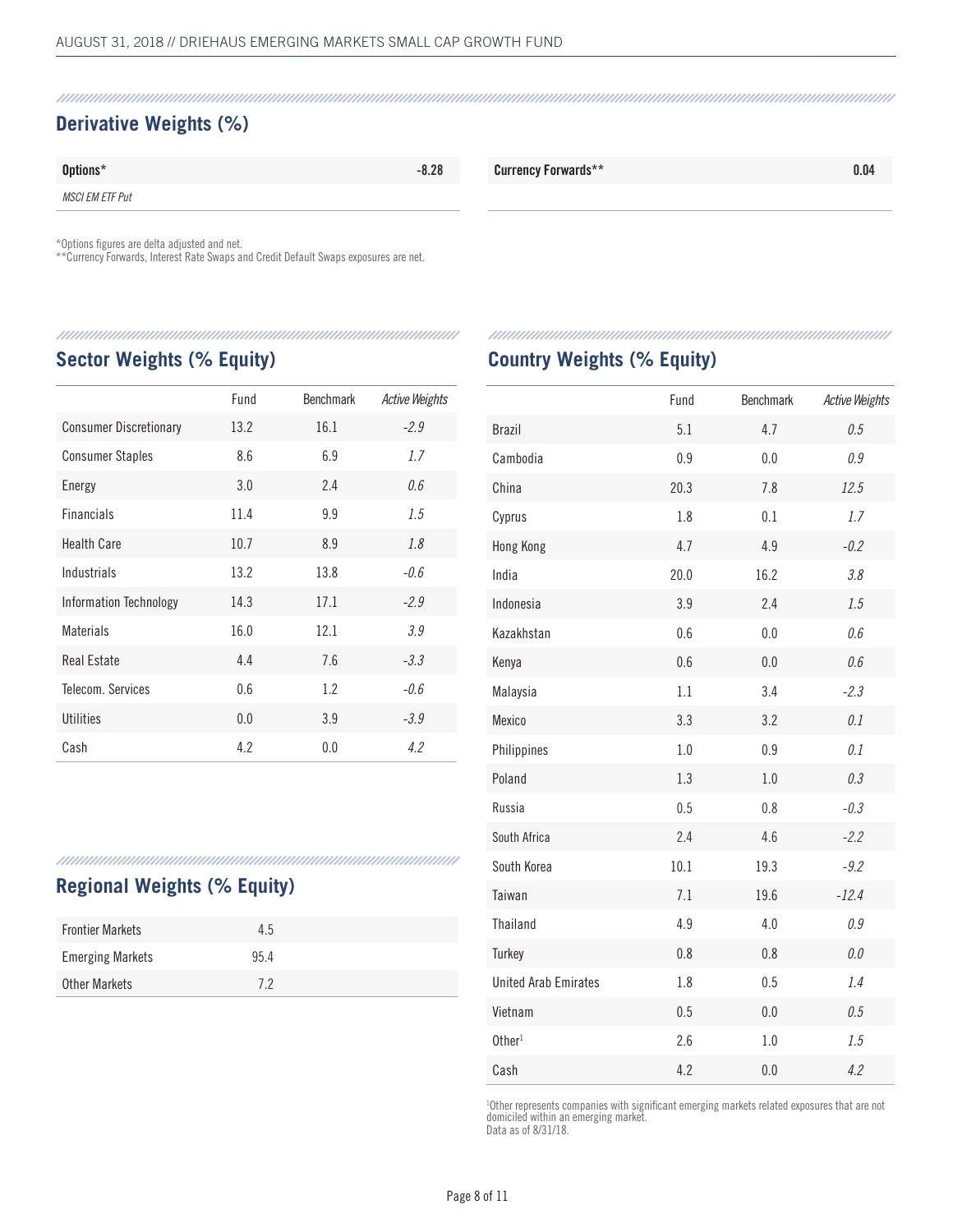#### Top 5 Equity Holdings<sup>1</sup> as of 7/31/18

| Company                                          | Sector                        | Country      | % of Fund |
|--------------------------------------------------|-------------------------------|--------------|-----------|
| Bandhan Bank Ltd.                                | <b>Financials</b>             | India        | 1.9       |
| Land & Houses Public Co., Ltd. NVDR              | Real Estate                   | Thailand     | 1.6       |
| Dentium Co., Ltd.                                | <b>Health Care</b>            | South Korea  | 1.6       |
| Wisdom Education International Holdings Co. Ltd. | <b>Consumer Discretionary</b> | Hong Kong    | 1.6       |
| <b>Clicks Group Limited</b>                      | <b>Consumer Staples</b>       | South Africa | 1.6       |

#### 

#### **Sector Attribution** 7/31/18 to 8/31/18 (US Dollar Denominated)

|                                   |                     | <b>Driehaus Emerging Markets Small Cap</b><br>Growth Fund (%) |                      | MSCI Emerging Markets Small Cap Index (ND) <sup>2</sup> (%) |                           |
|-----------------------------------|---------------------|---------------------------------------------------------------|----------------------|-------------------------------------------------------------|---------------------------|
| <b>MSCI/GICS Sector</b>           | Port Avg.<br>Weight | Port Contrib<br>To Return                                     | Bench<br>Avg. Weight | <b>Bench Contrib</b><br>To Return                           | Total Effect <sup>3</sup> |
| <b>Consumer Discretionary</b>     | 13.4                | $-1.4$                                                        | 15.6                 | $-0.3$                                                      | $-1.2$                    |
| <b>Consumer Staples</b>           | 8.3                 | $-0.6$                                                        | 6.6                  | $-0.2$                                                      | $-0.4$                    |
| Energy                            | 2.0                 | 0.1                                                           | 2.4                  | $-0.1$                                                      | 0.2                       |
| Financials                        | 10.3                | $-0.3$                                                        | 10.3                 | $-0.2$                                                      | $-0.1$                    |
| <b>Health Care</b>                | 8.2                 | 0.1                                                           | 8.6                  | 0.5                                                         | $-0.5$                    |
| Industrials                       | 11.2                | $-0.6$                                                        | 14.3                 | $-0.6$                                                      | $-0.1$                    |
| Information Technology            | 14.7                | $-0.7$                                                        | 17.2                 | $-0.6$                                                      | $-0.2$                    |
| Materials                         | 13.6                | $-0.4$                                                        | 12.2                 | $-0.2$                                                      | $-0.3$                    |
| <b>Real Estate</b>                | 2.5                 | $-0.3$                                                        | 7.6                  | $-0.2$                                                      | $-0.1$                    |
| <b>Telecommunication Services</b> | 0.6                 | 0.0                                                           | 1.2                  | 0.0                                                         | $0.0\,$                   |
| <b>Utilities</b>                  | 0.0                 | 0.0                                                           | 4.0                  | $-0.2$                                                      | 0.1                       |
| Cash                              | 11.0                | $-0.1$                                                        | 0.0                  | 0.0                                                         | 0.4                       |
| Other <sup>4</sup>                | 4.1                 | 0.5                                                           | 0.0                  | 0.0                                                         | 0.5                       |
| <b>Total</b>                      | 100.0               | $-3.7$                                                        | 100.0                | $-2.1$                                                      | $-1.6$                    |

Sources: FactSet Research Systems Inc. and Driehaus Capital Management LLC. **The information presented is intended for informational purposes only. Attribution data is on a trade date basis and is estimated and unreconciled.**

1 Holdings subject to change.

2 The Morgan Stanley Capital International Emerging Markets Small Cap Index (MSCI Emerging Markets Small Cap Index) is a market capitalization-weighted index designed to measure

equity market performance of small cap stocks in global emerging markets. Data is in US dollars. The net dividend (ND) index is calculated with net dividend reinvestment. 3 Total Effect - The Total Effect for each MSCI/GICS Sector is equal to the sum of the individual Attribution Effects for that MSCI/GICS Sector.

4 Includes derivative securities and fees.

**A definition of key terms can be found on page 11.**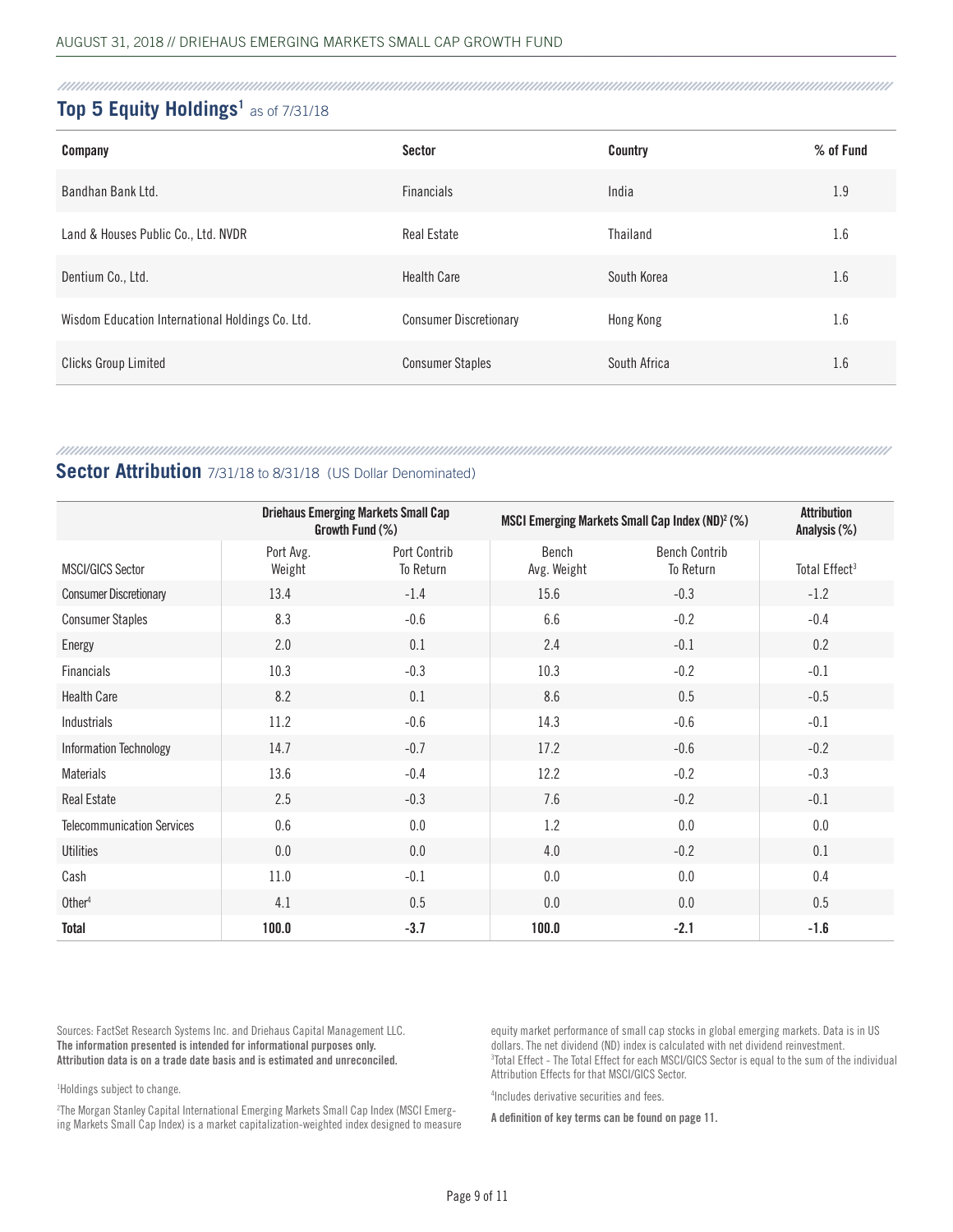#### **Country Attribution** 6/30/18 to 7/31/18 (US Dollar Denominated)

|                             | <b>Driehaus Emerging Markets Small Cap Growth</b><br>Fund $(\%)$ |                        | MSCI Emerging Markets Small Cap Index (ND) <sup>1</sup> (%) |                         | <b>Attribution Analysis (%)</b> |
|-----------------------------|------------------------------------------------------------------|------------------------|-------------------------------------------------------------|-------------------------|---------------------------------|
|                             | Port Avg. Weight                                                 | Port Contrib To Return | Bench Avg. Weight                                           | Bench Contrib To Return | Total Effect <sup>3</sup>       |
| Argentina                   | 0.2                                                              | $0.0\,$                | $0.0\,$                                                     | $0.0\,$                 | $0.0\,$                         |
| <b>Brazil</b>               | 5.0                                                              | $-0.7$                 | 5.1                                                         | $-0.7$                  | $0.0\,$                         |
| Cambodia                    | 0.9                                                              | $0.0\,$                | $0.0\,$                                                     | $0.0\,$                 | $0.0\,$                         |
| Canada                      | $0.7\,$                                                          | $0.0\,$                | $0.0\,$                                                     | $0.0\,$                 | $0.0\,$                         |
| China                       | 19.5                                                             | $-2.3$                 | 7.9                                                         | $-0.5$                  | $-1.7$                          |
| Cyprus                      | 1.7                                                              | $-0.1$                 | $0.1\,$                                                     | $0.0\,$                 | $-0.1$                          |
| Hong Kong                   | 4.2                                                              | $0.0\,$                | $4.9\,$                                                     | $-0.2$                  | $0.2\,$                         |
| India                       | 18.7                                                             | $-0.1$                 | 16.1                                                        | $0.1\,$                 | $-0.2$                          |
| Indonesia                   | 2.5                                                              | $0.1\,$                | 2.4                                                         | $-0.2$                  | 0.3                             |
| Israel                      | 1.2                                                              | $0.0\,$                | $0.0\,$                                                     | $0.0\,$                 | $0.0\,$                         |
| Kazakhstan                  | 0.6                                                              | $-0.4$                 | $0.0\,$                                                     | $0.0\,$                 | $-0.4$                          |
| Kenya                       | 0.6                                                              | $0.0\,$                | $0.0\,$                                                     | $0.0\,$                 | $0.0\,$                         |
| Malaysia                    | $1.1\,$                                                          | $0.0\,$                | $3.5\,$                                                     | $-0.1$                  | 0.1                             |
| Mexico                      | 2.8                                                              | $0.1\,$                | 3.3                                                         | $0.0\,$                 | $0.1\,$                         |
| Netherlands                 | 0.2                                                              | $0.0\,$                | 0.2                                                         | $0.0\,$                 | $0.0\,$                         |
| Philippines                 | $0.7\,$                                                          | $-0.1$                 | $0.9\,$                                                     | $0.0\,$                 | $-0.1$                          |
| Poland                      | 1.3                                                              | $-0.1$                 | 1.0                                                         | $0.0\,$                 | $-0.1$                          |
| Russia                      | $0.6\,$                                                          | $0.0\,$                | $0.8\,$                                                     | $-0.1$                  | $0.0\,$                         |
| South Africa                | 3.1                                                              | $-0.4$                 | $4.8\,$                                                     | $-0.5$                  | $0.1\,$                         |
| South Korea                 | 9.0                                                              | 0.4                    | 18.6                                                        | $0.8\,$                 | $-0.6$                          |
| Taiwan                      | 6.4                                                              | $-0.6$                 | 19.5                                                        | $-0.4$                  | $-0.4$                          |
| Thailand                    | 4.6                                                              | $0.1\,$                | 3.8                                                         | 0.2                     | $-0.2$                          |
| Turkey                      | $0.8\,$                                                          | $-0.2$                 | $0.9\,$                                                     | $-0.3$                  | $0.0\,$                         |
| <b>United Arab Emirates</b> | 1.8                                                              | $0.0\,$                | $0.5\,$                                                     | $0.0\,$                 | 0.1                             |
| <b>United States</b>        | 0.5                                                              | $1.3\,$                | $0.1\,$                                                     | $0.0\,$                 | 1.3                             |
| Vietnam                     | 0.3                                                              | $0.0\,$                | $0.0\,$                                                     | $0.0\,$                 | $0.0\,$                         |
| Cash                        | $11.0\,$                                                         | $-0.1$                 | $0.0\,$                                                     | $0.0\,$                 | 0.4                             |
| Other <sup>4</sup>          | $0.0\,$                                                          | $-0.6$                 | 0.0                                                         | $0.0\,$                 | $-0.6$                          |
| <b>Total</b>                | 100.0                                                            | $-3.7$                 | 100.0                                                       | $-2.1$                  | $-1.6$                          |

Sources: FactSet Research Systems Inc. and Driehaus Capital Management. Per FactSet Research Systems Inc., the Attribution Report provides an in-depth analysis of relative performance. With this report one can research whether a portfolio outperformed a benchmark, and how each group contributed to performance. The performance data shown above is estimated and represents past performance and does not guarantee future results.

Current performance may be lower or higher than the performance data quoted. The information presented is intended for informational purposes only. Attribution data is on a trade date basis and is estimated and unreconciled. <sup>1</sup>A definition of this index can be found on page 6. <sup>2</sup>Includes derivative securities and fees. <sup>3</sup>Total Effect - The Total Effect for each MSCI/GICS Sector is equal to the sum of the individual Attribution Effects for that MSCI/GICS Sector. 4 Includes derivative securities and fees.